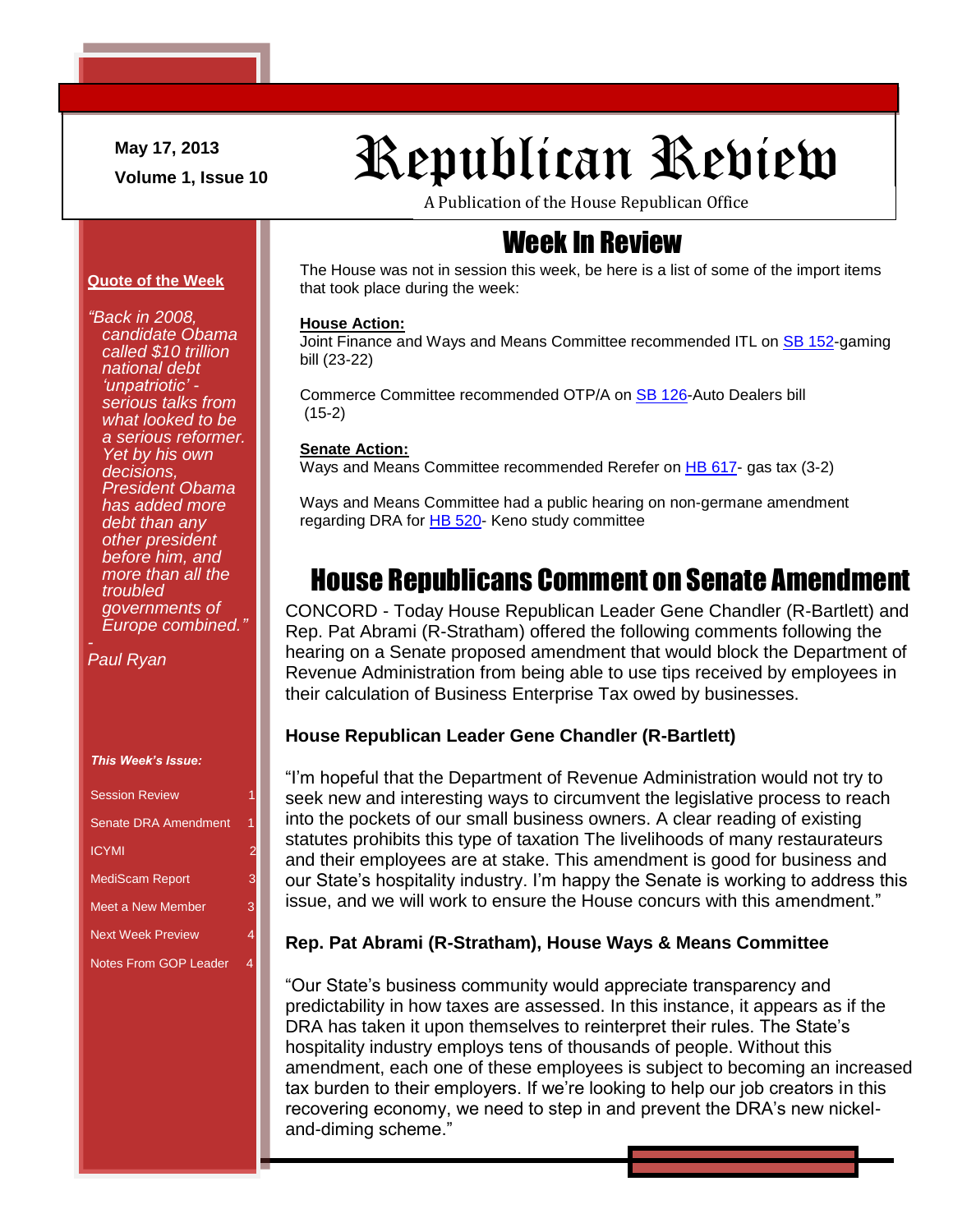# ICYMI (In Case You Missed It)

On Tuesday, the Senate Ways and Means Committee had and executive session on HB617, which is an increase in the gas tax.

The committee voted 3-2 to recommend rerefer on the bill. This means the bill will now go to the full Senate where the Senate can agree with the recommendation of rerefer, in which case the bill would go back into committee early next year or they could simply just flip the committee recommendation and vote to kill (ITL) the bill once and for all.

Sen. Morse (R-Salem) and Sen. Odell (R-Lempster) voted against the rerefer motion, while Sen. Rauch (R-Derry), Sen. D'Allesandro (D-Manchester) and Sen. Hosmer (D- Laconia) voted for it.

## Senate Committee Acts on Gas Tax  $||$  Joint House Committee ITLs Gaming Bill

On Wednesday, the Joint House Finance and Ways and Means Committee by a vote of 23-22 recommended to kill (ITL) SB 152, the gambling bill.

SB152 is said to establish one high-end, highly regulated casino in New Hampshire and would require the lottery commission to regulate, license, and enforce the provisions for video lottery and table games operated at a gaming location.

SB152 will now be voted on by the full House on Wednesday. There is expected to be much debate, and if the ITL report is overturned, than multiple floor amendments will most likely be brought forward.

The Governor is said to be actively pressuring freshman Democrat members to vote for the bill for fear of its failure and the possible political ramifications for her.

# Important Dates

- **Republican Caucus** Wednesday, May 22th at 9:00am in LOB 305-307 *(Open to House Republican Members Only)*
- **House Session-** Wednesday, May 22th at 10:00am
- **Memorial service for former House Speaker Harold Burns** May 25th at 11:00 a.m. at Trinity United Methodist Church in Whitefield.

**Committee to Elect House Republicans Fundraiser**- Friday, June 21<sup>st</sup> at 6:00pm in the Grappone Center in Concord. Tribute to Rep. Charlie Bass and the Bass Family. More Details to Come.

# Josiah Bartlett Center Report on MET

On Monday, the [Josiah Bartlett Center for Public Policy r](http://www.jbartlett.org/)eleased a report by Grant Bosse titled ["Meet the MET"](http://www.jbartlett.org/meet-the-met).

Here is the summary of the report:

## **SUMMARY**

Ī

New Hampshire adopted the Medicaid Enhancement Tax as a means to leverage federal matching funds without imposing any real tax liability on state hospitals. After two decades, budget writers finally ended the practice of MediScam by turning this phantom tax into a real one. Faced with a new multimillion dollar tax liability, New Hampshire hospitals took the state to court and started paying closer attention to how much they owed. As the Legislature struggles to understand a huge source of state revenue that went without much oversight for twenty years, how they change the Medicaid Enhancement Tax will have expensive implications for the state budget and state hospitals for years to come. This paper will outline the history of the Medicaid Enhancement Tax in New Hampshire, describe how the complex tax works in conjunction with the Disproportionate Share Hospital Program, and dispel some of the many misunderstandings that trip up budget writers trying to incorporate this brand new, 20-year old tax into the FY14-15 State Budget.

You can read the whole report and download a pdf copy by [clicking here.](http://www.jbartlett.org/wp-content/uploads/2013/05/Meet-the-MET-May-2013.pdf)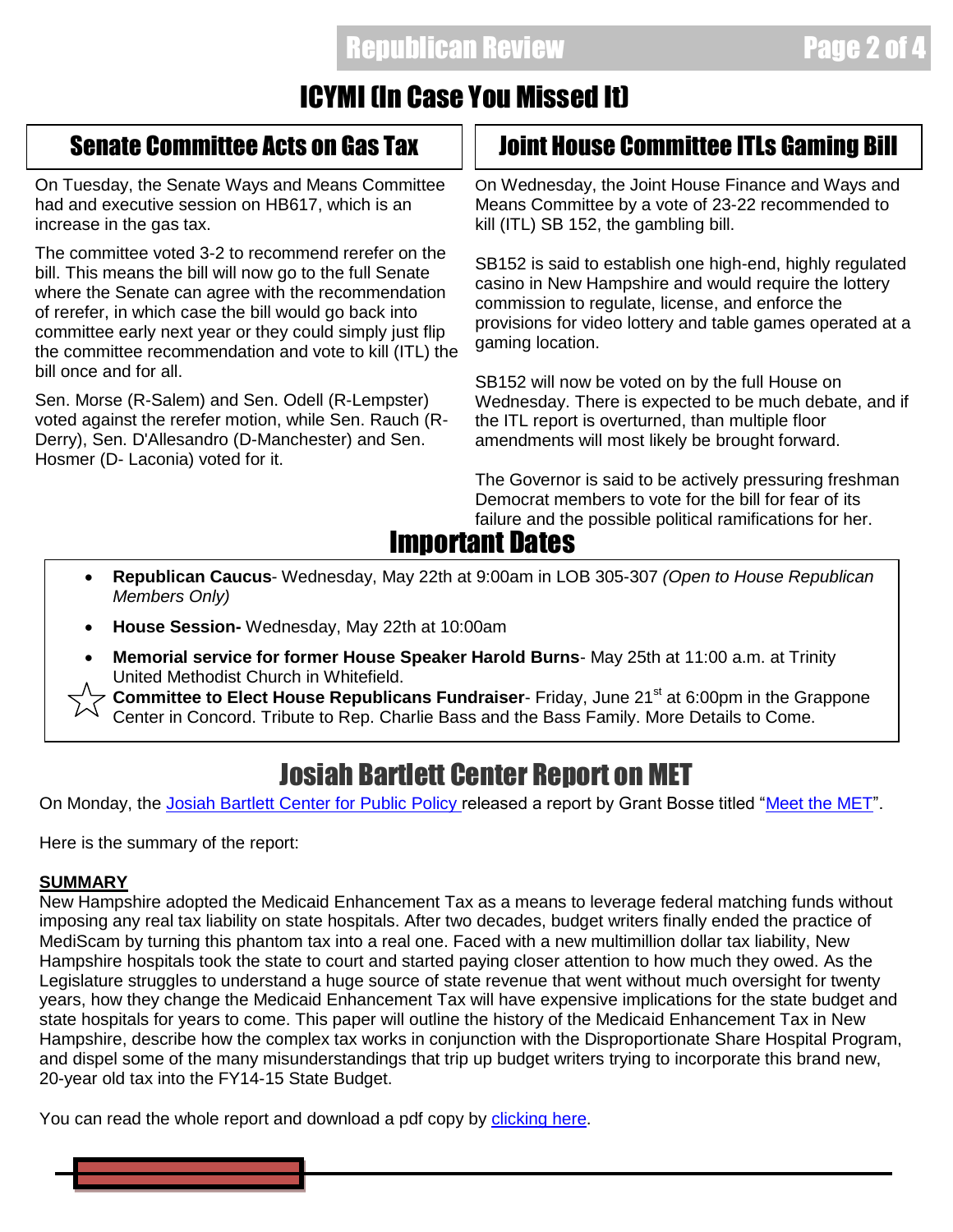## Republican Review Page 3 of 4



# Rep. Herb Vadney Meet a New Member

One could say Herb is part of a UNH family; he earned his Bachelor degree there, as did all 4 of his grown children.

Herb is a New Hampshire native, but left the state for 30 years before choosing to return. He earned his Masters degree in Civil Engineering from the South Dakota School of Mines while he was in the Air Force working on missiles.

Now Herb is a retired Air Force Colonel and engineer, and spends much of his time devoted to public policy. He is currently serving as Selectman in Meredith, but previously Chaired the Planning Board for over a dozen years. Whether it's in town politics or in his work in the House Science committee, Herb tries to keep a nucleus of traditional New Hampshire, fiscally conservative thinking.

Herb has been married 44 years and has been making beer almost as long. Please say hello on session days at seat 228.

It comes as no surprise that Aboul was the top vote getter (higher than the **Rep. Aboul Kahn** President himself) in the town of Seabrook. Everyone knows Aboul, whether it's from his convenience store Richdale on Route 1, or from his two terms on the Board of Selectmen, or his Vice Chairmanship of the Rockingham Planning Commission.

Aboul was born in Bangladesh, and immigrated to the United States in 1981. He moved to New Hampshire 13 years ago to be closer to his daughter who was attending school here.

Aboul decided to run for Representative to bring the small town perspective to state government. Although his education is in political science, he wanted to serve on the Science and Energy committee because of the importance of the Seabrook Power Plant to his town.

Aboul is very proud of the fact that his daughter will be graduating from Babson with a Masters degree this month, and his son is a freshman at Bryant College in Rhode Island. Please congratulate him at seat 249.



# House Commerce Committee Clears "Auto Dealers Bill"

On Tuesday, the House Commerce Committee voted Ought to Pass with Amendment on SB126, the "Auto Dealers Bill" 15-2.

SB126 revises business practices between motor vehicle manufacturers, distributors and dealers, including rules to allow NH dealers to buy locally.

SB126 will now move to the House floor to be voted on by the full House.

The full text of the bill can be found [here,](http://www.gencourt.state.nh.us/legislation/2013/SB0126.html) and the committee approved amendment can be found [here.](http://www.gencourt.state.nh.us/legislation/amendments/2013-1699H.html)